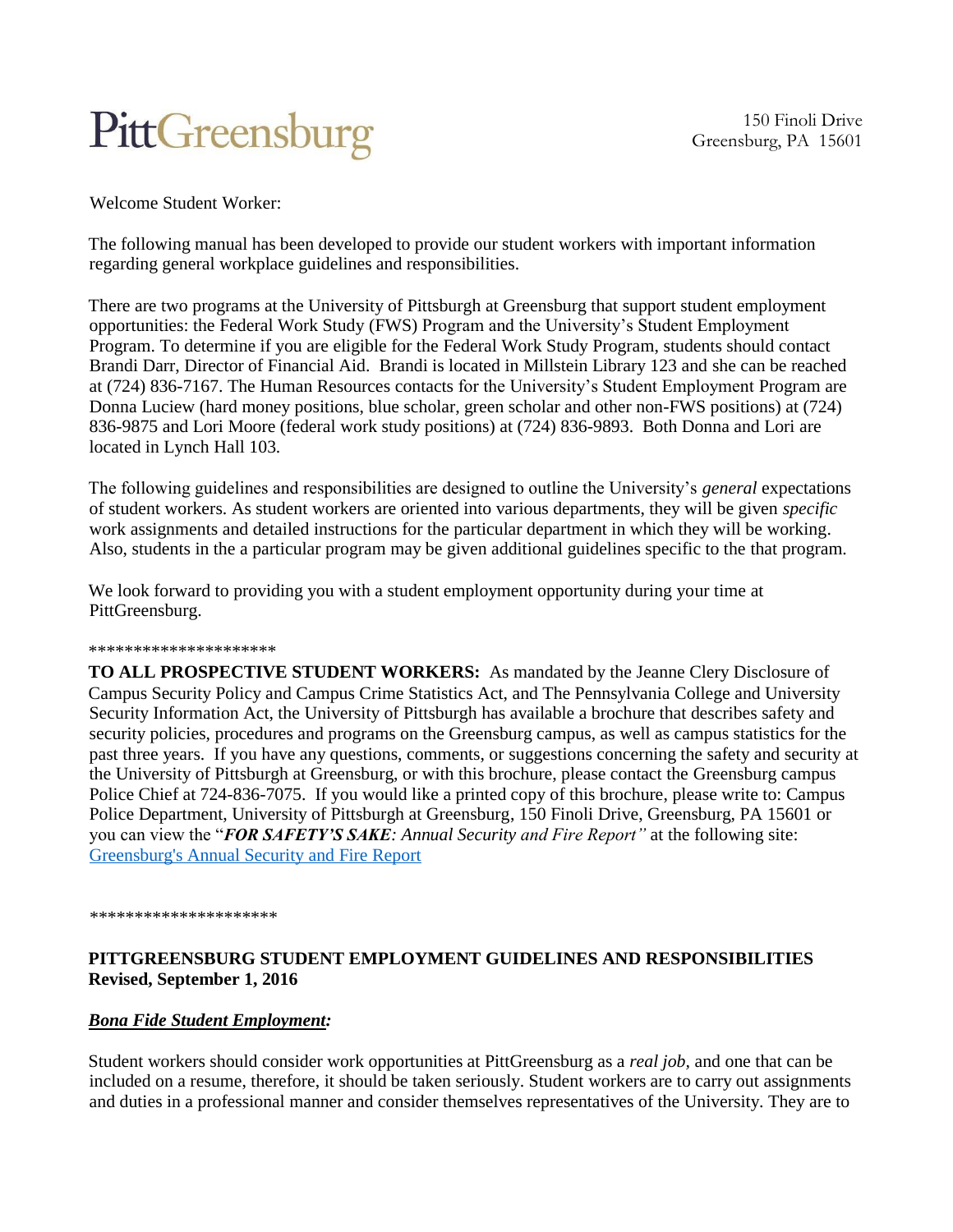show respect to everyone they come in contact with, whether it is in person or via the telephone. Student workers must remember that what they say, how they act, and the work they do reflects on the office they work in, on each of its members, and on the campus.

# *Child Protection Clearances (CPC's):*

Effective July 1, 2015, most student worker positions no longer require clearances. However, there may be some student employment positions that require such clearances. Students will be notified if their position requires that they obtain clearances.

If your position requires clearances, you will need to apply for the clearances on or before your first day of work. The following three (3) child protection clearances will be required: 1. Pennsylvania Department of Human Services Child Abuse History Clearance; 2. Pennsylvania State Police Criminal Record Check and 3. FBI Criminal Record Check. The State has posted information on how individuals may obtain these three (3) clearances here: [http://www.dhs.state.pa.us/findaform/childabusehistoryclearanceforms/index.htm.](http://www.dhs.state.pa.us/findaform/childabusehistoryclearanceforms/index.htm)

Additional information from the University's Office of Human Resources is posted here: [University of](http://www.hr.pitt.edu/sites/default/files/Clearance%20Instructions.pdf)  [Pittsburgh Child Protection Clearance Information](http://www.hr.pitt.edu/sites/default/files/Clearance%20Instructions.pdf)

Currently, the University pays the cost of these clearances for student workers. FWS students requiring clearances should contact Lori Moore in the Human Resources Office at (724) 836-9893 to schedule an appointment to apply for these clearances. All other student workers requiring clearances will contact Donna Luciew in the Human Resources Office at (724) 836-9875 to schedule their appointment. Remember, as a new student worker you **cannot work** until you have provided originals or copies of your clearances to the Greensburg Human Resources Office or uploaded the required clearance documents – no exceptions!

# *Green Scholar Program:*

The Green Scholar Program was designed to provide opportunities for our top students to acquire research experience by working with faculty on their scholarly projects. Faculty are asked to submit proposals nominating a student for the Green Scholar Program and describe the role to be played by the student in the faculty member's research project. The selection of students for the Green Scholar Program reflects both their academic accomplishments and the confidence shown by the faculty member in the student.

Green Scholars work up to ten (10) hours per week. To maintain the Green Scholarship, students cannot hold any other on-campus employment with the exception of tutoring, which is arranged through the Learning Resources Center. In addition, Green Scholars must continue to maintain full-time student status and be in good academic standing at PittGreensburg.

Prior to beginning any Green Scholar appointment, students must -meet with Donna Luciew (724)-836-9875 in the Office of Human Resources in Lynch Hall 103 to complete any paperwork which is required for the student employment and payroll systems and the required child protection clearances, if applicable. During the Green Scholar appointment period, hours worked must be carefully documented on a timecard and submitted via PRISM TRKS to the faculty supervisor for approval. Hours worked must be submitted on a weekly basis.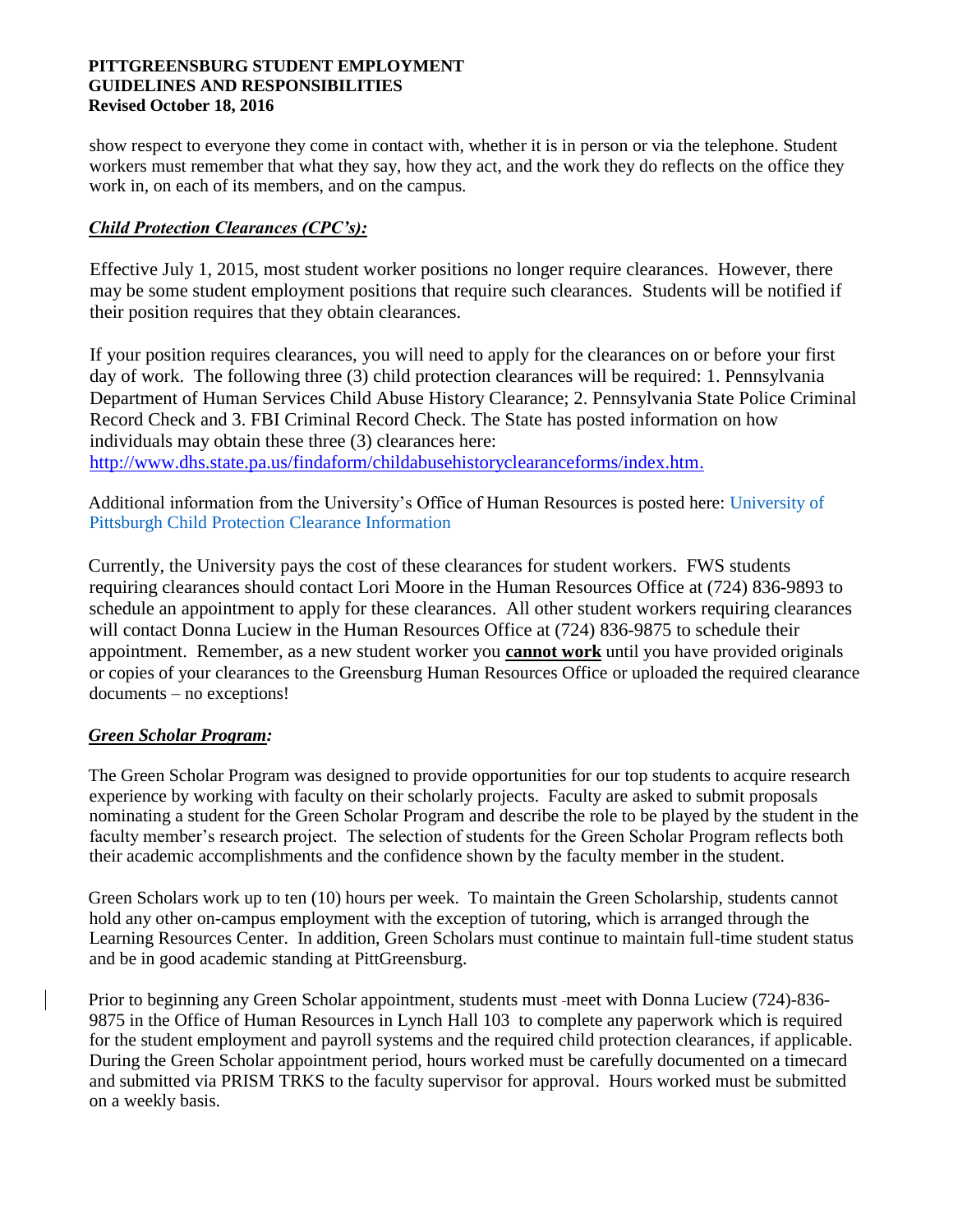Students entering the Green Scholar Program as a junior have the potential for the scholarship to be renewed their senior year, contingent upon satisfactory performance, continued eligibility, funding, and the consent of the faculty supervisor.

# *Blue Scholar Program:*

The Blue Scholar Program was designed to provide opportunities for our top students to acquire research experience by working with staff on their scholarly projects. The Dean of Student Services will be asked to submit proposals nominating a student for the Blue Scholar Program and describe the role to be played by the student in the staff member's research project. The selection of students for the Blue Scholar Program reflects both their academic accomplishments and the confidence shown by the staff member in the student.

Blue Scholars work up to ten (10) hours per week. To maintain the Blue Scholarship, students cannot hold any other on-campus employment with the exception of tutoring, which is arranged through the Learning Resources Center. In addition, Blue Scholars must continue to maintain full-time student status and be in good academic standing at PittGreensburg.

Prior to beginning any Green Scholar appointment, students must meet with Donna Luciew (724)-836- 9875 in the Office of Human Resources in Lynch Hall 103 to complete any paperwork which is required for the student employment and payroll systems and the required child protection clearances, if applicable. During the Green Scholar appointment period, hours worked must be carefully documented on a timecard and submitted via PRISM TRKS to the faculty supervisor for approval. Hours worked must be submitted on a weekly basis.

# *Dress Code:*

Student workers are expected to dress appropriately for a professional office environment. It is understood that students will often come to work between classes; however, please note the following requirements and restrictions:

- Clothing *must* be neat, clean, and not torn.
- $\triangleright$  Shorts and skirts must reach the length of the mid-thigh or the tips of the fingers, whichever is longer.
- $\triangleright$  Shoes must be appropriate for walking within the campus for errands. "Flip-flops" and other footwear that is potentially dangerous are not permitted, for safety's sake.
- $\triangleright$  The midriff, lower back, chest, sides of the body and/or undergarments may not be exposed. Therefore, garments that are backless, strapless, or sheer (see-through) are unacceptable.
- $\triangleright$  Stretch and spandex or clothing so tight as to be excessively revealing is prohibited.
- $\triangleright$  Hats are not permitted.

Other restrictions may apply. If you are in doubt, please ask your immediate supervisor for clarification.

# *Payroll and Pay Day:*

 Student payroll is processed every other Friday, per the payroll schedule established by the University.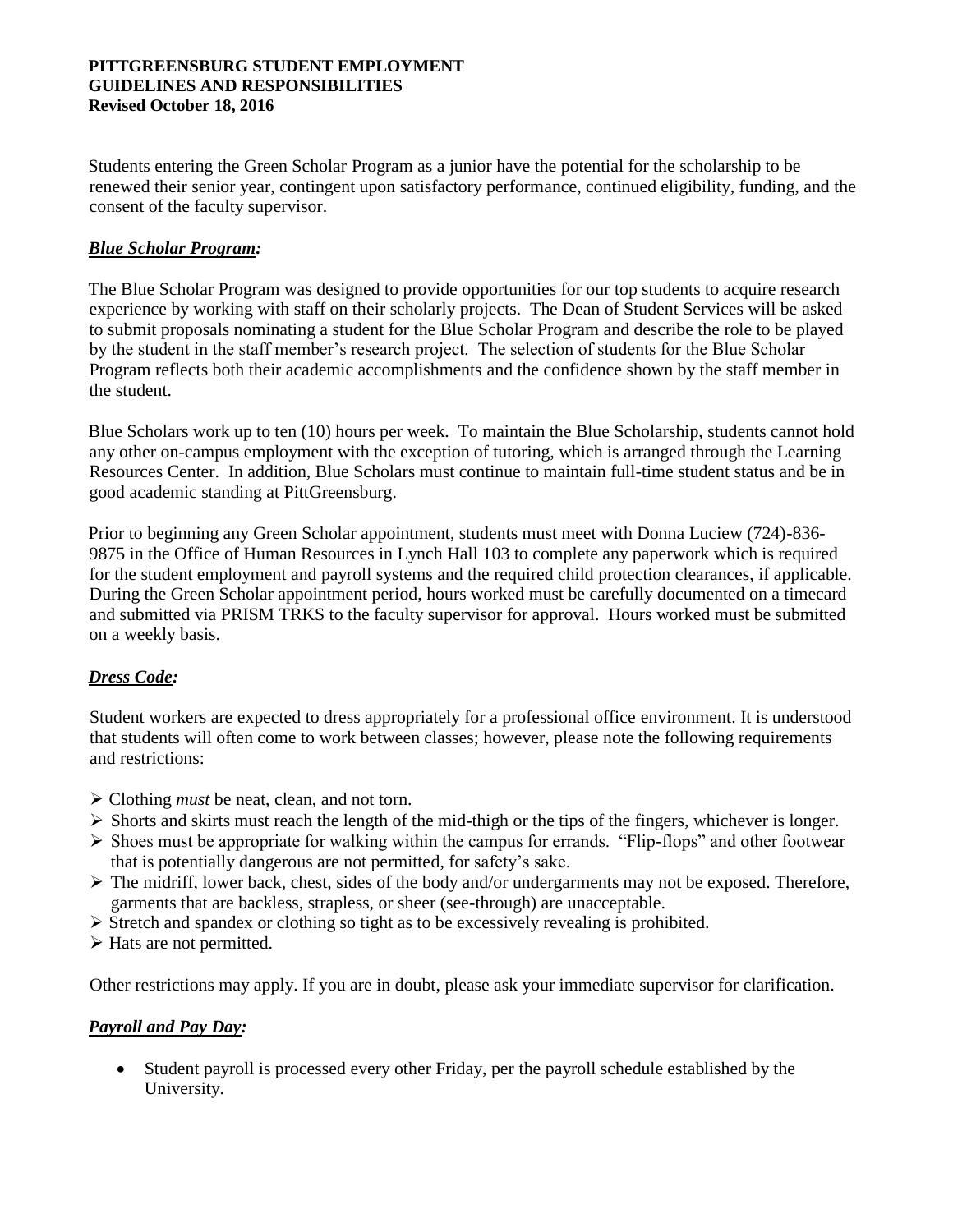• Students must elect to have their bi-weekly pay direct deposited to their bank. Student paystubs are made available online via the my.pitt.edu/self-service portal.

# *Timecards:*

All student workers (Federal Work Study Program and Student Employment Program) **must** submit a weekly timecard for all hours worked, using the University's online time and attendance system PRISM TRKS (Time Record Keeping System). This system is easy to use and is accessible from any computer and most mobile devices with internet accessibility. Students can access a [Quick Start Training Guide](http://www.hr.pitt.edu/sites/default/files/uploads/student_benefits/Students_Guide.pdf) to help navigate PRISM TRKS.

Students receive general instructions on the proper way to submit a timecard during their orientation meeting in Human Resources. However, students can direct specific questions to their immediate supervisor, Human Resources or can refer to the quick start training guide. Students in both the Federal Work Study Program and the Student Employment Program are responsible for completing a weekly timecard, and submitting it to their immediate supervisor. Timecards are due by the established University due date, but generally must be approved by 12:00 noon on Monday for the previous week. Therefore, please submit your student timecard by 12:00 noon each Friday for any time you worked that week. This will allow your supervisor to have enough time to review and approve your timecard by 12:00 noon each Monday.

# *Work Schedules:*

Work schedules must be mutually agreed upon by students and supervisors prior to students being hired and, again, at the beginning of each semester.

Student workers are expected to be at work during scheduled work hours. Departments rely on student workers to show up for work promptly so that the office can function routinely and properly. If a student is unable to report to work, student workers must contact their immediate supervisor prior to the scheduled start time. Should they need to schedule time off in order to attend a school function, study for an exam(s), etc., the student must prearrange this time off with their immediate supervisor.

Student workers are to be cooperative when asked to assist, as needed, in other departments. Notification of special assignments will come from your direct supervisor. It may not be possible to make up missed hours and that decision is at the discretion of the supervisor. Unexcused absences and/or tardiness may result in dismissal from the Student Employment Program.

# **Note: Students are not authorized to work until they have completed their I-9 Documentation in the Human Resources Office.**

# *University Equipment and Supplies:*

Student workers are not permitted to use University supplies, i.e., paper, pens, pencils, envelopes, etc., for personal use. In addition, they are not to use the photocopier, computer, telephone, or other office equipment without their supervisor's permission, and then only for business use. The policy on Acceptable Computing and Access Use pertaining to University owned computing equipment and supplies can be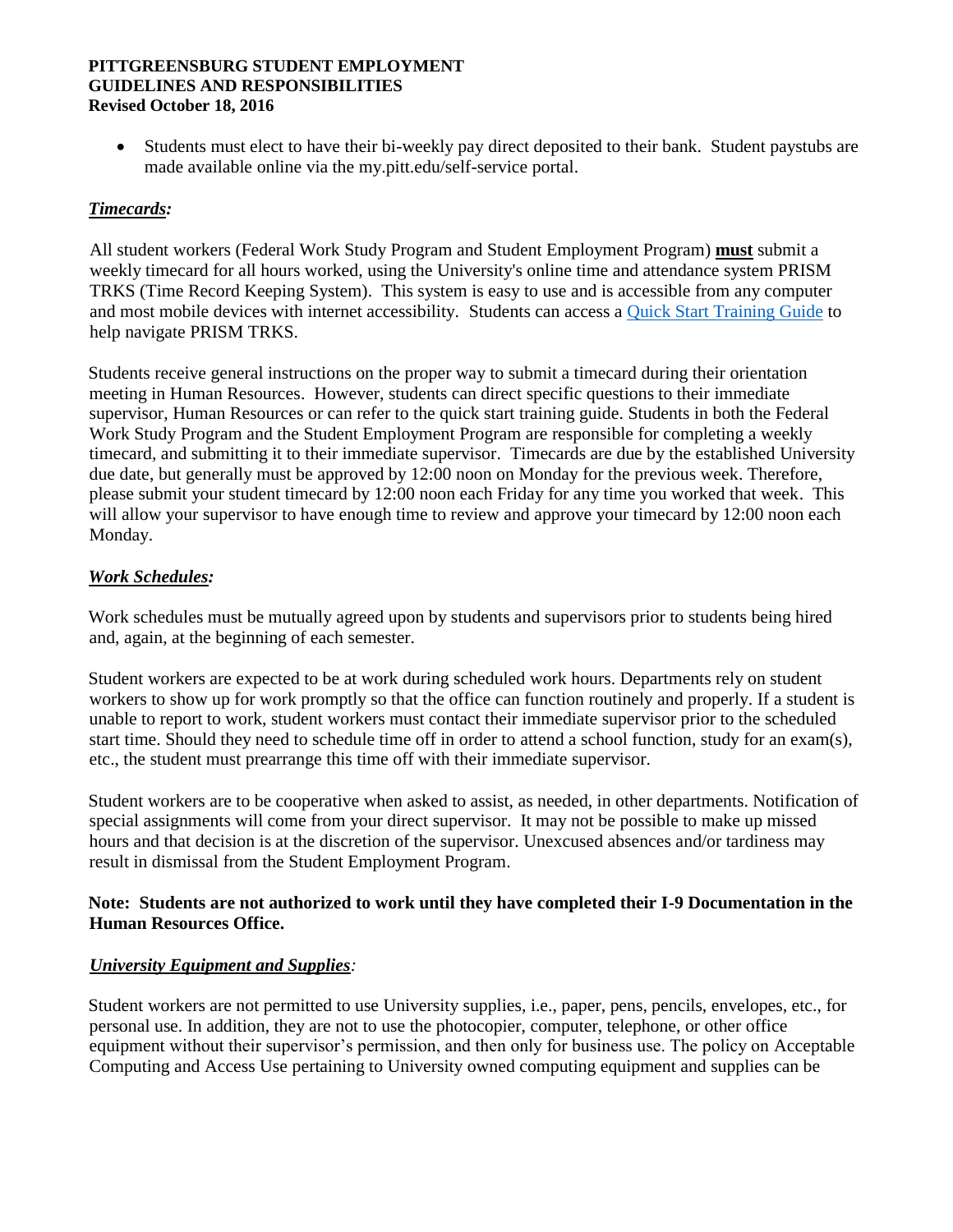found at this website: [http://technology.pitt.edu/security/compliance/acceptable-use.html.](http://technology.pitt.edu/security/compliance/acceptable-use.html) This information should be read carefully and students are expected to fully comply with the policy and its guidelines.

Personal telephone calls are not permitted and personal cell phones cannot be used during work hours. Cells phones should be turned off to prevent interference with routine office work. In the event of an emergency, student workers should notify their immediate supervisor if it is necessary to make a personal telephone call.

# *Confidentiality Agreement:*

While working at the University of Pittsburgh at Greensburg, student workers may inadvertently see or overhear information that is confidential in nature. It is the duty of all student workers to maintain confidentiality. For that reason, student workers will be required to read and sign a Confidentiality Agreement.

# *Nondiscrimination Policy Statement:*

The University of Pittsburgh, as an educational institution and as an employer, values equality of opportunity, human dignity, and racial/ethnic and cultural diversity. Accordingly, as fully explained in the Nondiscrimination, Equal Opportunity, and Affirmative Action Policy [07-01-03,](http://cfo.pitt.edu/policies/documents/policy07-01-03web.pdf) the University prohibits and will not engage in discrimination or harassment on the basis of race, color, religion, national origin, ancestry, sex, age, marital status, familial status, sexual orientation, disability or status as a disabled veteran or a veteran of the Vietnam era. Further, the University will continue to take affirmative steps to support and advance these values consistent with the University's mission. This policy applies to admissions, employment, access to and treatment in University programs and activities. This is a commitment made by the University and is in accordance with federal, state, and/or local laws and regulations.

For information on University Equal Opportunity and Affirmative Action Programs, please contact the Greensburg Human Resources Director, 108 Lynch Hall, (724) 836-9902 or the University of Pittsburgh's Office of Diversity and Inclusion Office, 500 Craig Hall, 200 S. Craig Street, Pittsburgh, PA 15260 (412) 648-7860.

For information on how to file a complaint under this Policy, please refer to Non-Discrimination and Anti-Harassment Procedure [07-01-03 procedure.](http://cfo.pitt.edu/policies/documents/procedure07-01-03web.pdf)

# *Sexual Harassment Policy Statement:*

**Policy:** The University of Pittsburgh is committed to the maintenance of a community free from sexual harassment. Sexual harassment violates University policy as well as federal, state, and local laws. It is neither permitted nor condoned. The coverage of this policy extends to all faculty, researchers, staff, students, vendors, contractors, and visitors to the University. It is also a violation of the University of Pittsburgh's policy against sexual harassment for any employee or student at the University of Pittsburgh to attempt in any way to retaliate against a person who makes a claim of sexual harassment, or provides information in an investigation of sexual harassment. Any individual who, after a thorough investigation, is found to have violated the University's policy against sexual harassment will be subject to disciplinary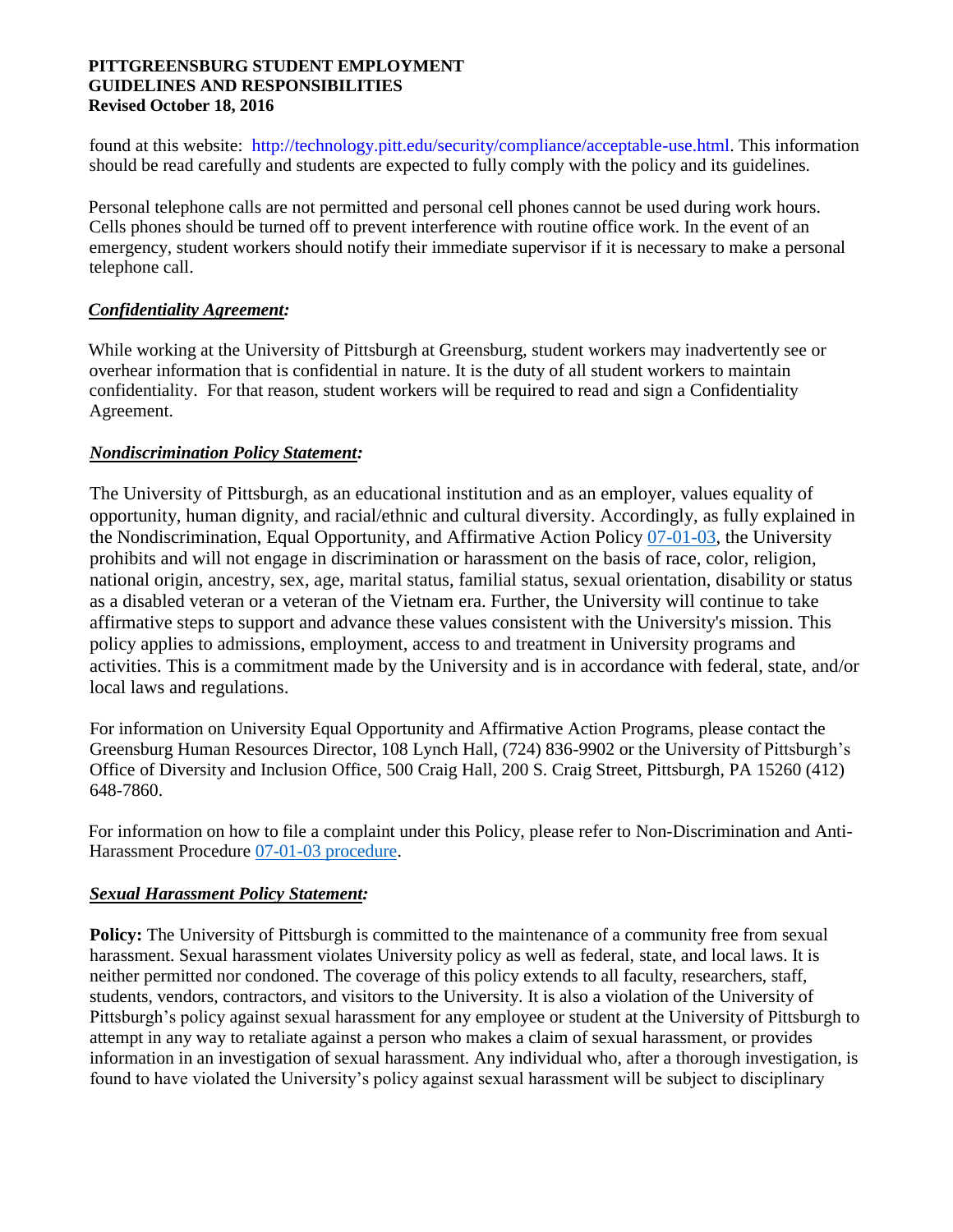action, including, but not limited to, reprimand, suspension (with or without pay), termination, or expulsion.

**Definition:** Sexual harassment may include unwelcome sexual advance, requests for sexual favors or other verbal or physical conduct of a sexual nature when: (1) Submission to such conduct is an explicit or implicit condition of employment or of participation in a University program or activity; (2) Submission to or rejection of such conduct is used as the basis for an employment or academic decision; or (3) Such conduct is severe or pervasive and objectively and subjectively has the effect of (a) Unreasonably interfering with an individual's work or equal access to education; or (b) Creating an intimidating, hostile, or offensive work or academic environment; or such conduct, if repeated, is reasonably likely to meet the standard set forth in number 3 immediately above.

While sexual harassment most often takes place where there is a power differential between the persons involved, it also may occur between persons of the same status. Sexual harassment can occur on University premises or, under limited circumstances, off campus. It can occur between members of the same gender as well as between members of different genders.

**Assistance:** For further information or assistance regarding harassment, including sexual harassment, please call any of the following Title IX resources: **Greensburg Campus:** Mary Anne Koleny, Title IX Liaison, (724) 836-9902, msk59@pitt.edu; **Pittsburgh Campus:** Katie Pope, Title IX Coordinator, Office of Diversity & Inclusion (412) 628-7861; **Bradford Campus:** Christy Clark (814) 362-5121; **Johnstown Campus:** Amy Buxbaum (814) 269-7991; or **Titusville Campus:** Elaine Osborn (814) 827-4474, ext. 107.

For counseling services, please call any of the following offices: **Greensburg Campus**: Greensburg Counseling Center, 217 Chambers Hall, (724) 836-9870; Blackburn Center, 1011 Old Salem Rd, Greensburg, PA 15601 · (888) 832-2272; **Pittsburgh Campus:** University Counseling Center, 2nd Floor, Nordenberg Hall in the Wellness Center (412) 648-7930; Sexual Assault Services (412) 648-7856; or Faculty and Staff Assistance Program, University Center, 120 Lytton Avenue, Suite M (412) 647-3327 or (800) 647-3327.

For additional information, refer to the University's Sexual Misconduct [\(06-05-01](http://www.cfo.pitt.edu/policies/documents/policy06-05-01web.pdf) Policy) and Sexual Misconduct Procedure [\(06-05-01 Procedure\)](http://cfo.pitt.edu/policies/documents/procedure06-05-01web.pdf) or the policy regarding Faculty-Student Relationships [\(02-04-](https://www.cfo.pitt.edu/policies/policy/02/02-04-03.html) [03\)](https://www.cfo.pitt.edu/policies/policy/02/02-04-03.html).

# *Anti-Harassment Policy Statement:*

No University employee, University student, or individual on University property may intentionally harass or abuse a person (physically, verbally or electronically) when the conduct is severe or pervasive and objectively and subjectively has the effect of: (1) unreasonably interfering with such person's work or equal access to education, or (2) creating an intimidating, hostile, or offensive work or academic environment. Consistent with the University Nondiscrimination Policy and Sexual Harassment Policy, harassment on the basis of a legally protected classification, such as racial harassment or sexual harassment, is prohibited. This policy statement will be applied with due respect for the University's commitment to equality of opportunity, human dignity, diversity, and academic freedom, and, when constitutionally protected speech is implicated, only to the extent consistent with the First Amendment.